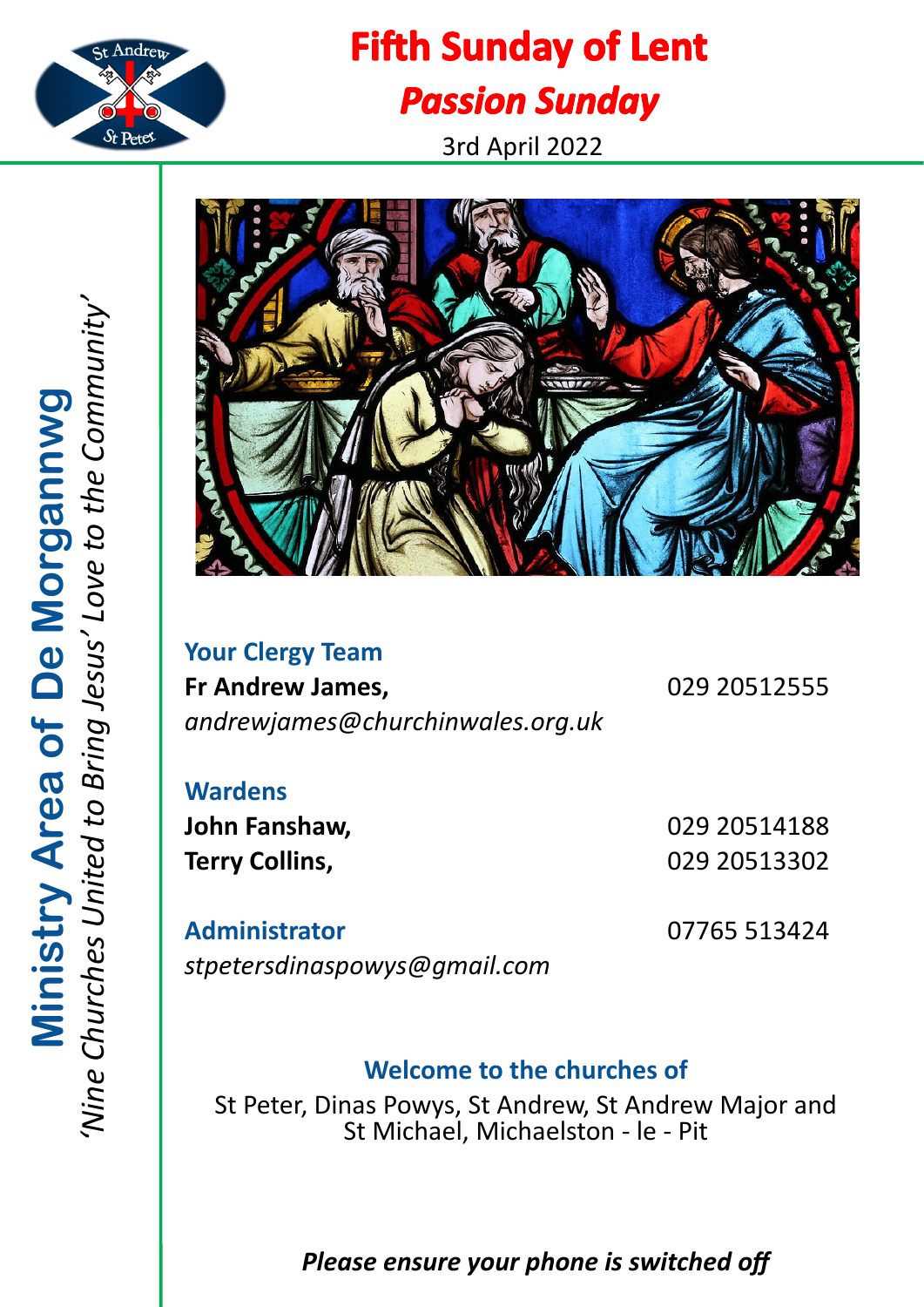## **Collect**

Most merciful God, who by the death and resurrection of your Son Jesus Christ delivered and saved the world: grant that by faith in him who suffered on the cross we may triumph in the power of his victory; through Jesus Christ your Son our Lord, who is alive and reigns with you, in the unity of the Holy Spirit, one God, now and for ever.

#### **Amen**



## **A reading from Isaiah 43. 16-21**

Thus says the LORD, who makes a way in the sea, a path in the mighty waters, who brings out chariot and horse, army and warrior; they lie down, they cannot rise, they are extinguished, quenched like a wick: Do not remember the former things, or consider the things of old. I am about to do a new thing; now it springs forth, do you not perceive it? I will make a way in the wilderness and rivers in the desert. The wild animals will honour me, the jackals and the ostriches; for I give water in the wilderness, rivers in the desert, to give drink to my chosen people, the people whom I formed for myself so that they might declare my praise.

*This is the word of the Lord R* **Thanks be to God**



# **A reading from Philippians 3. 4b-14**

If anyone else has reason to be confident in the flesh, I have more: circumcised on the eighth day, a member of the people of Israel, of the tribe of Benjamin, a Hebrew born of Hebrews; as to the law, a Pharisee; as to zeal, a persecutor of the church; as to righteousness under the law, blameless.

Yet whatever gains I had, these I have come to regard as loss because of Christ. More than that, I regard everything as loss because of the surpassing value of knowing Christ Jesus my Lord. For his sake I have suffered the loss of all things, and I regard them as rubbish, in order that I may gain Christ and be found in him, not having a righteousness of my own that comes from the law, but one that comes through faith in Christ, the righteousness from God based on faith. I want to know Christ and the power of his resurrection and the sharing of his sufferings by becoming like him in his death, if somehow I may attain the resurrection from the dead.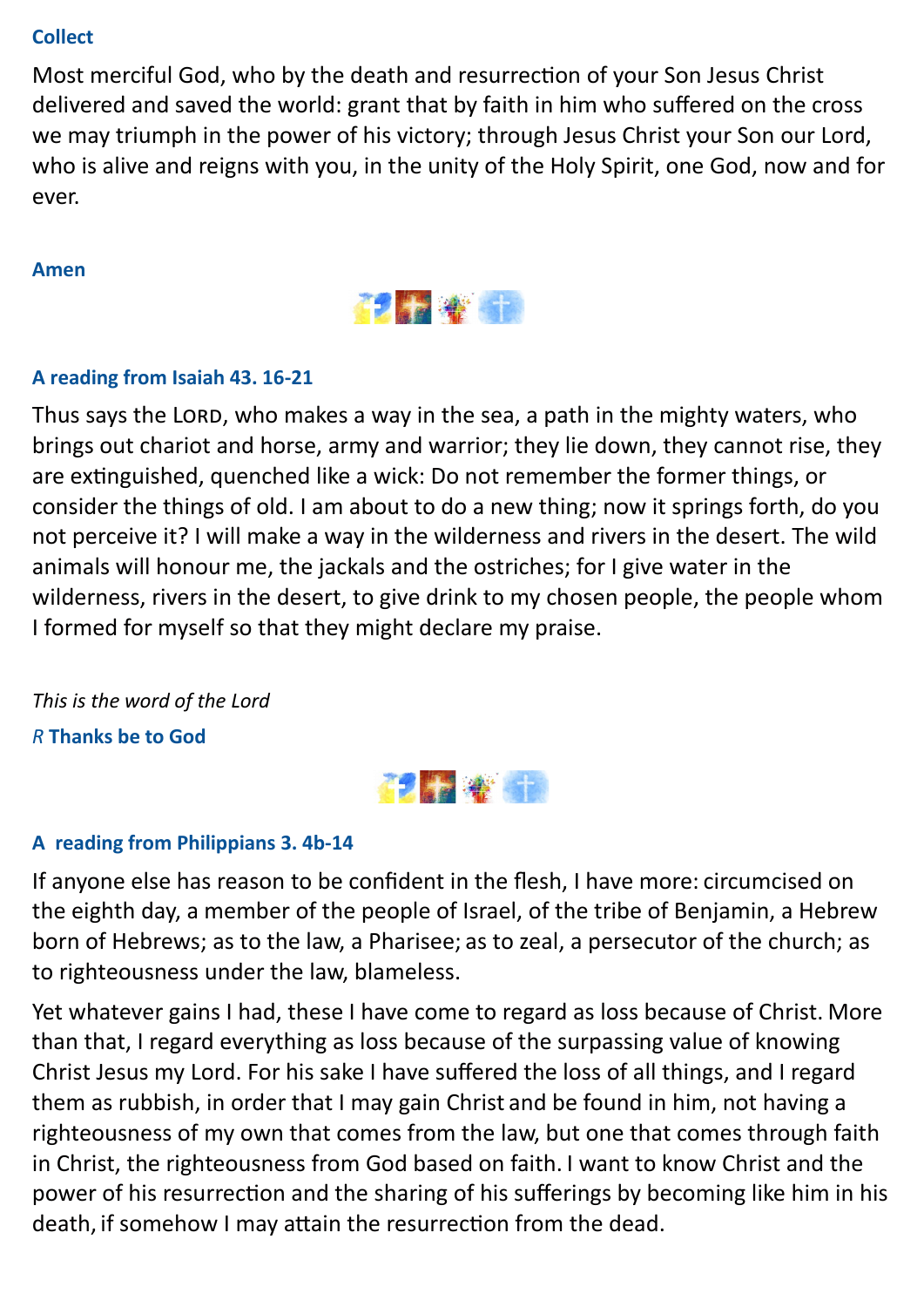Not that I have already obtained this or have already reached the goal; but I press on to make it my own, because Christ Jesus has made me his own. Beloved, I do not consider that I have made it my own; but this one thing I do: forgetting what lies behind and straining forward to what lies ahead, I press on towards the goal for the prize of the heavenly call of God in Christ Jesus.

*This is the word of the Lord R* **Thanks be to God**



## **The Gospel**

**Listen to the Gospel of Christ according to John 12. 1-8** *R* **Glory to you, O Lord**

Six days before the Passover Jesus came to Bethany, the home of Lazarus, whom he had raised from the dead. There they gave a dinner for him. Martha served, and Lazarus was one of those at the table with him. Mary took a pound of costly perfume made of pure nard, anointed Jesus' feet, and wiped them with her hair. The house was filled with the fragrance of the perfume. But Judas Iscariot, one of his disciples (the one who was about to betray him), said, 'Why was this perfume not sold for three hundred denarii and the money given to the poor?'(He said this not because he cared about the poor, but because he was a thief; he kept the common purse and used to steal what was put into it.) Jesus said, 'Leave her alone. She bought it so that she might keep it for the day of my burial. You always have the poor with you, but you do not always have me.'

*This is the Gospel of the Lord R* **Praise be to thee O Christ**



#### **Post Communion Prayer**

Lord Jesus Christ, you have taught us that what we do for the least of our brothers and sisters we do also for you: give us the will to be the servant of others as you were the servant of all, and gave up your life and died for us, but are alive and reign, now and for ever.

#### **Amen**